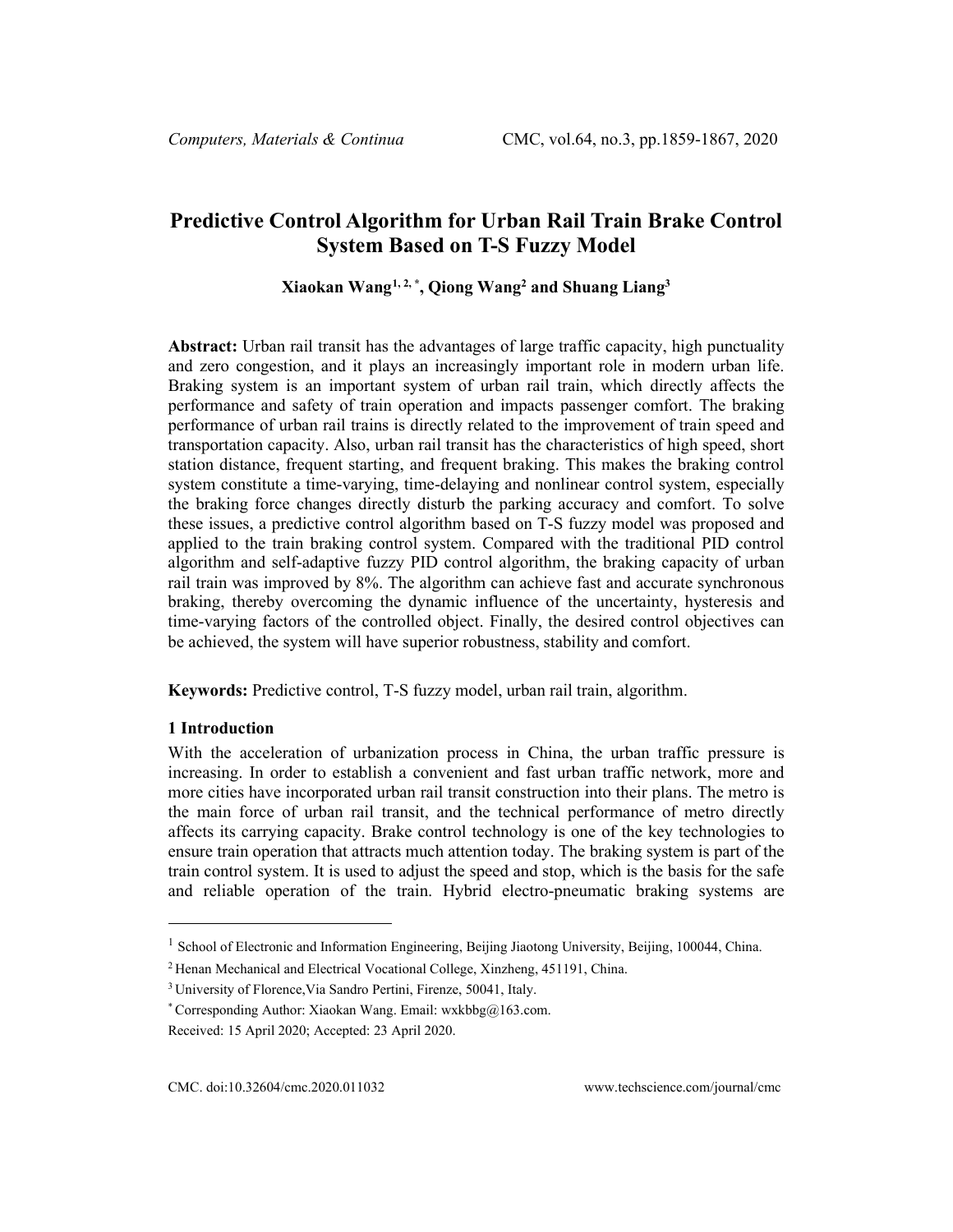commonly used on modern urban rail trains. It uses a brake controller to coordinate the ratio of the electric brakes to air brakes, thereby basically ensuring consistent braking performance in the event of a change in vehicle speed.

Liu et al. [Liu and Xu (2018)] proposed a fuzzy predictive control method. The algorithm determined corresponding evaluation function according to multiple optimization control objectives in train operation, established a multi-step predictive control model, and used multi-objective satisfaction optimization model for rolling optimization. He et al. [He, Xiao, Zhu et al. (2018)] designed a PID speed controller for urban rail train based on the fuzzy predictive control, which can improve the train tracking and comfort. Dai [Dai (2017)] proposed a fuzzy predictive control algorithm, in which the corresponding fuzzy membership function was established as the driving performance index of automatic train, and the corresponding fuzzy control rule was established based on the manual driving strategy, and the curve of energy-saving optimization in inertia was conducted. The fuzzy control algorithm based on the fuzzy predictive control was proposed in Chen et al. [Chen and Sun (2017)] that used the fuzzy genetic algorithm for rolling optimization to obtain the global optimal solution as the output of the predictive control controller, thus improving the system control speed and stability. In the paper Shi et al. [Shi and Wang (2018)], a fuzzy predictive-PID compound control method with comfort constraints was established to optimize the braking distance in the different circumstances. Due to the time lag of the braking system, the stability of the closed-loop system will be destroyed, so the braking system usually adopts an open-loop control strategy. However, the uncertainty of the line resistance, the non-linearity of the friction coefficient of the braking shoes, and the random disturbance of the braking system will all have adverse effects on the braking system. The open-loop control method cannot eliminate the influence of these factors, thus reducing the performance of the braking system to a certain extent [Cao, Su, Wang et al. (2018); Dong, Zhang, Zhang et al. (2018); Ma, Guan, Liu et al. (2019)].

The purpose of this paper is to investigate the nonlinear, time-varying and hysteresis characteristics of urban rail train brake control. By analyzing its dynamic process and the influence of related factors on control, a fuzzy predictive control based on T-S was proposed. The braking control method of the model was simulated and optimized to achieve fast and precise braking of the brake control system.

## **2 Generalized predictive control algorithm based on T-S fuzzy model**

The generalized predictive control algorithm (GPC) was originally proposed by Clarke and his collaborators in 1987. Based on the generalized minimum variance control, the traditional parametric model is used to introduce unequal prediction levels and control levels, with a predictive model and rolling. The three basic features of optimization and feedback correction can be referred in Shi et al. [Shi and Wang (2018); Cao, Ma and Zhang (2018); Xing and Li (2019)]. This algorithm introduces the idea of multi-step prediction in the optimization to slowly and time-varyingly optimize the process parameters. Based on the analysis of the braking system of the urban rail train, the block diagram of the control system shown is established in Fig. 1.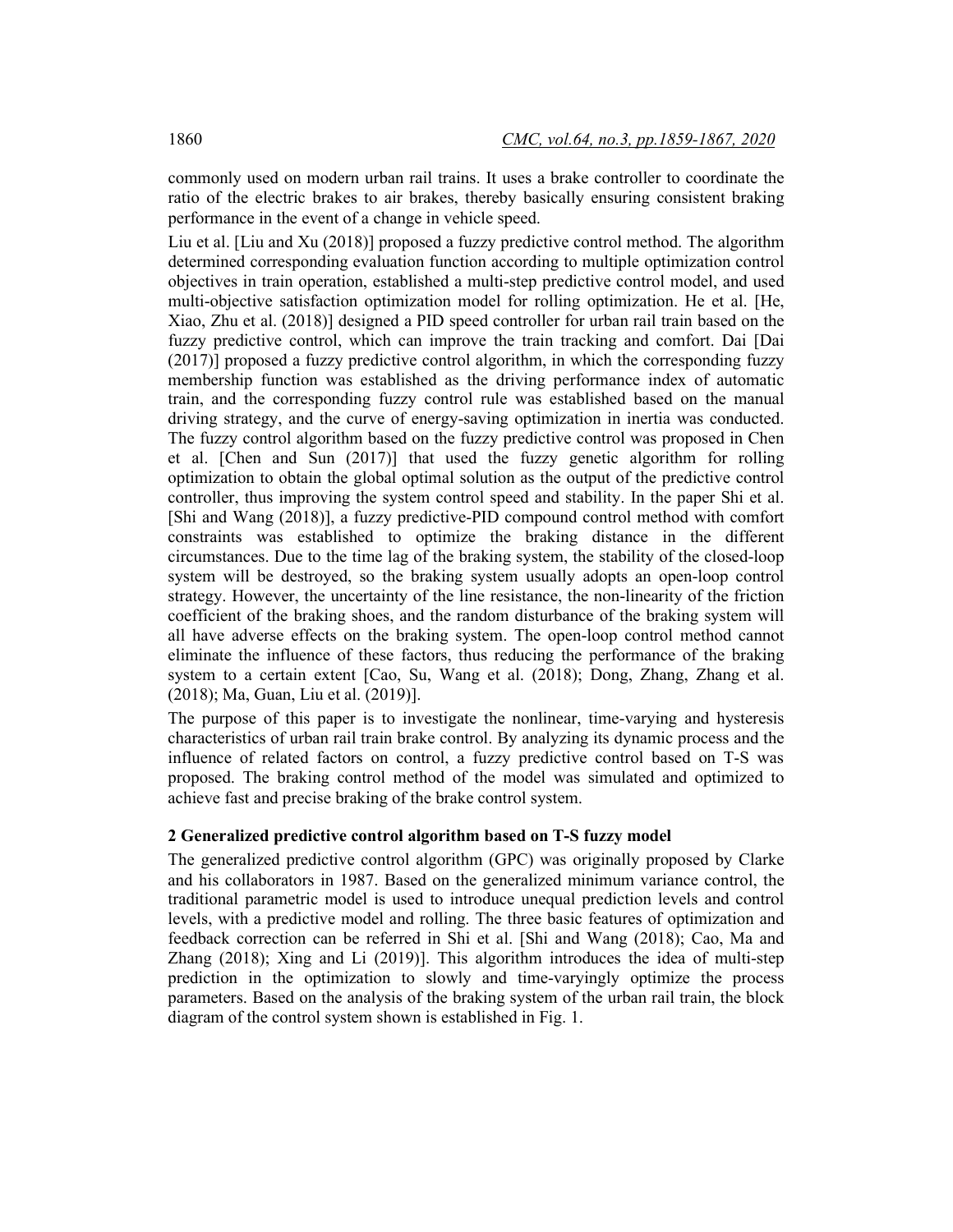

**Figure 1:** Structure diagram of train predictive control system based on T-S fuzzy model

#### *2.1 T-S fuzzy model*

As a nonlinear model, the fuzzy model can easily express the dynamic characteristics of nonlinear systems and can approximate any nonlinear system with arbitrary precision [Su, Sheng, Liu et al. (2020); Teng, Wang, Cai et al. (2017); Liu, Huang, Liu et al. (2008); Wang, Chen and Su (2012)]. The T-S fuzzy model consists of a rule statement and a polynomial linear equation. The rule statement is a condition and the polynomial equation is a conclusion. The T-S model is more proper for representing the output of a nonlinear system. The fuzzy variation is used as the rule input, and the conclusion is the linearization result. Also, fuzzy modeling can realize the global linearization and overcome the highdimensional problem of the real control system [Sun, Xue and Cheng (2019); Su, Sheng, Leung et al. (2019); Xia, Hu and Luo (2017); Cao and Ishikawa (2016)]. Therefore, the T-S fuzzy model is suitable for modeling nonlinear complex system.

The multi-input single-output T-S model can be as follows:

$$
R_i: If x_1 \text{ is } f_1^t \text{ and } x_2 \text{ is } f_2^t \text{ and } \cdots \text{ and } x_m \text{ is } f_m^t \tag{1}
$$

Then: 
$$
\dot{x} = A_i x + B_i u \tag{2}
$$

In the formula,  $R_i$  denotes the rule  $i$ ;  $A_j^i$  represents the fuzzy subset space;  $y_i$  represents the output of the *i* fuzzy rules;  $c_j^i$  represents the conclusion parameter.  $x = [x_1, x_2, \dots, x_n]^T$  is the state vector of a fuzzy system.  $i = 1, 2, \dots, l$ ,  $m = 1, 2, \dots, n$ .

$$
\dot{x} = \sum_{i=1}^{l} \omega_i (A_i x + B_i u) / \sum_{i=1}^{l} \omega_i
$$
\n(3)

In which,  $\omega_i = \prod_{k=1}^n$ *k*  $f_k = \prod f_k^t(x)$  $\omega_i = \prod_{k=1}^n f_k^t(x)$  denotes the activation of the rule *i*. If  $h_i = \omega_i / \sum_{i=1}^l$ *i*  $h_i = \omega_i / \sum \omega_i$ 1  $\omega_i / \sum \omega_i$  is substituted into Eq. 3, the following formula can be attained:

$$
\dot{x} = \sum_{i=1}^{l} h_i (A_i x + B_i u)
$$
\n(4)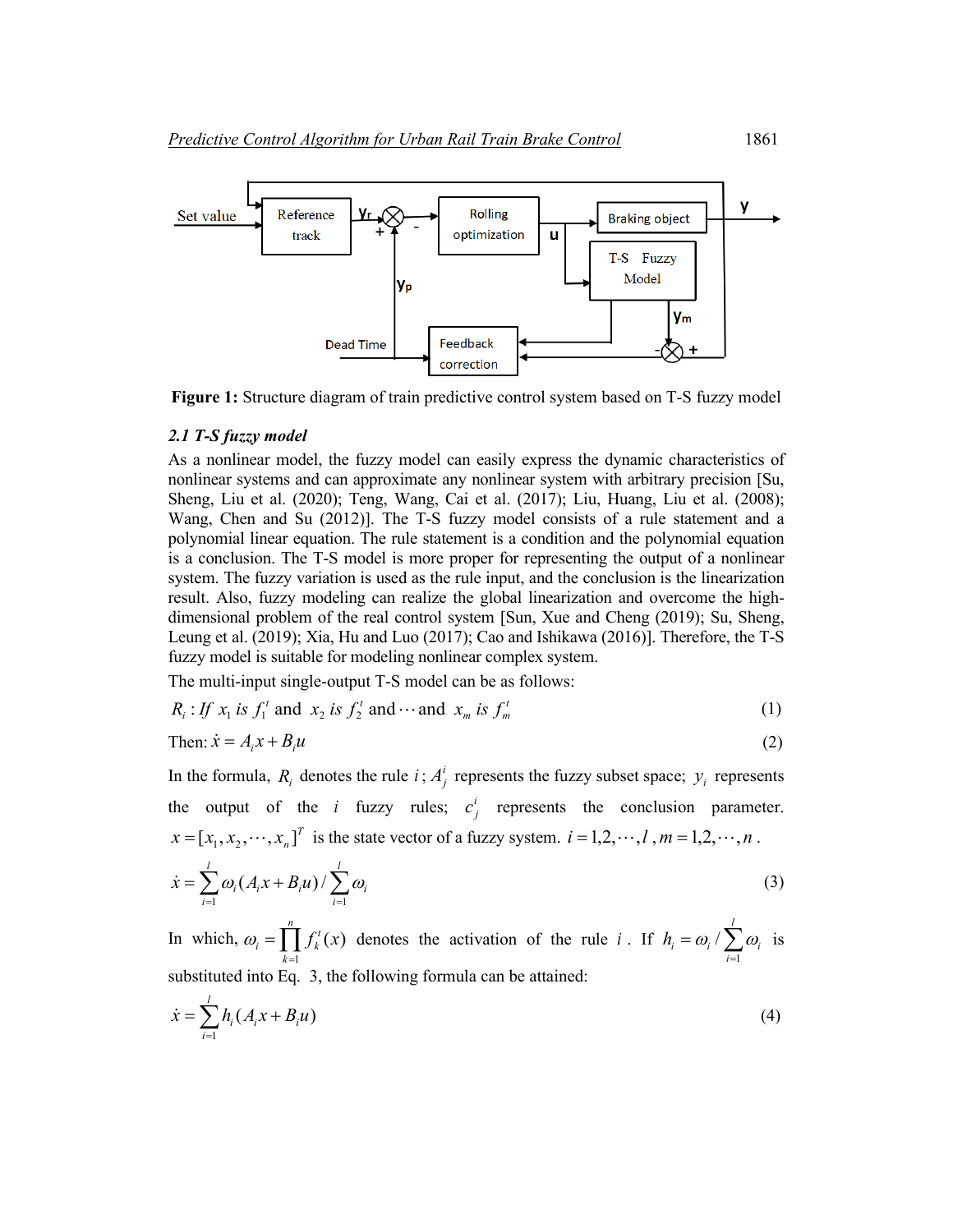T-S fuzzy model is mainly divided into structural identification and parameter identification [Branco and Dente (2010); Cheng, Xu, Tang et al. (2018); Wu, Liu, Zhu et al. (2018)]. Compared with the structural identification, the parameter identification of fuzzy model is relatively simple and mature. It can be divided into two categories: one is based on gradient learning and least square method, and the other is based on fuzzy neural networks. For the initial fuzzy model, the gradient descent method can be used to adjust all the parameters of the former and the latter. For the input variables of the former, the membership functions such as triangle, trapezoid and Gaussian can be used. For triangular and trapezoidal membership function, because the function is not differentiable at its specific inflection point, some constraints need to be added. To avoid this situation, the Gaussian membership function is generally applied.

#### *2.2 Establishment of the T-S fuzzy prediction model and algorithm analysis*

The predictive control of the T-S fuzzy model can perform multi-step linearized predictive control, and it has better control effect on nonlinear systems with relatively slow changes [Sun (2007); Su, Sheng, Xie et al. (2019); Hannan, Azidin and Mohamed (2012)]. The steps of predictive control algorithm based on the T-S fuzzy model are as follows:

(1) Firstly, the model  $M(k)$  corresponding to the premise variable at time  $k$  can be defined, and the predictive control law  $u(k)$  is designed using an approximate linearized system.

(2) The output  $\hat{y}(k + i)$  of the system can be obtained by using the predictive control law  $u(k)$  and the system model  $M_i(k)$ .

(3) According to the designed fuzzy rules, a new model  $M(k+1)$  can be attained with the combination of  $\{\hat{v}(k+i), u(k)\}\,$ .

(4) With the new model  $M(k+1)$ , the control law  $u(k+1)$  at time  $k+1$  can be acquired, and then  $M(k+2)$  can also be gotten from  $\{\hat{y}(k+i), u(k), u(k+1)\}\.$ 

In the braking control system of urban rail train, the reference sequence  $y(x + i)$  can be obtained, and the control values of each stage are constant values. Here, we can use  $y_r(k+j) = y_r$  to solve the set value  $y_r$ .

$$
y_r(k) = y(k)y_r(k+j) = \alpha y_r(k+j-1) + (1-\alpha)y_r, \ \ j = 1, 2, ..., +\infty
$$
  
In which,  $0 \le \alpha < 1$ . (5)

The purpose of the fuzzy prediction control is to let the output  $y(k + j)$  of the control object as close as possible to  $y_r(k+j)$ . The performance indicator functions selected in this paper are as follows:

$$
J(k) = E\left\{\sum_{j=1}^{N} q(j)(y(k+j) - y(k+j))^{2} + \sum_{j=1}^{M} \lambda(\Delta u(k+j-1))^{2}\right\}
$$
(6)

In which,  $N$  is the maximum predictive time domain and  $M$  is the control time domain; *q*(*j*) is the weighted control coefficient;  $\lambda$  is the control weighted sequence;  $\Delta u(k + j)$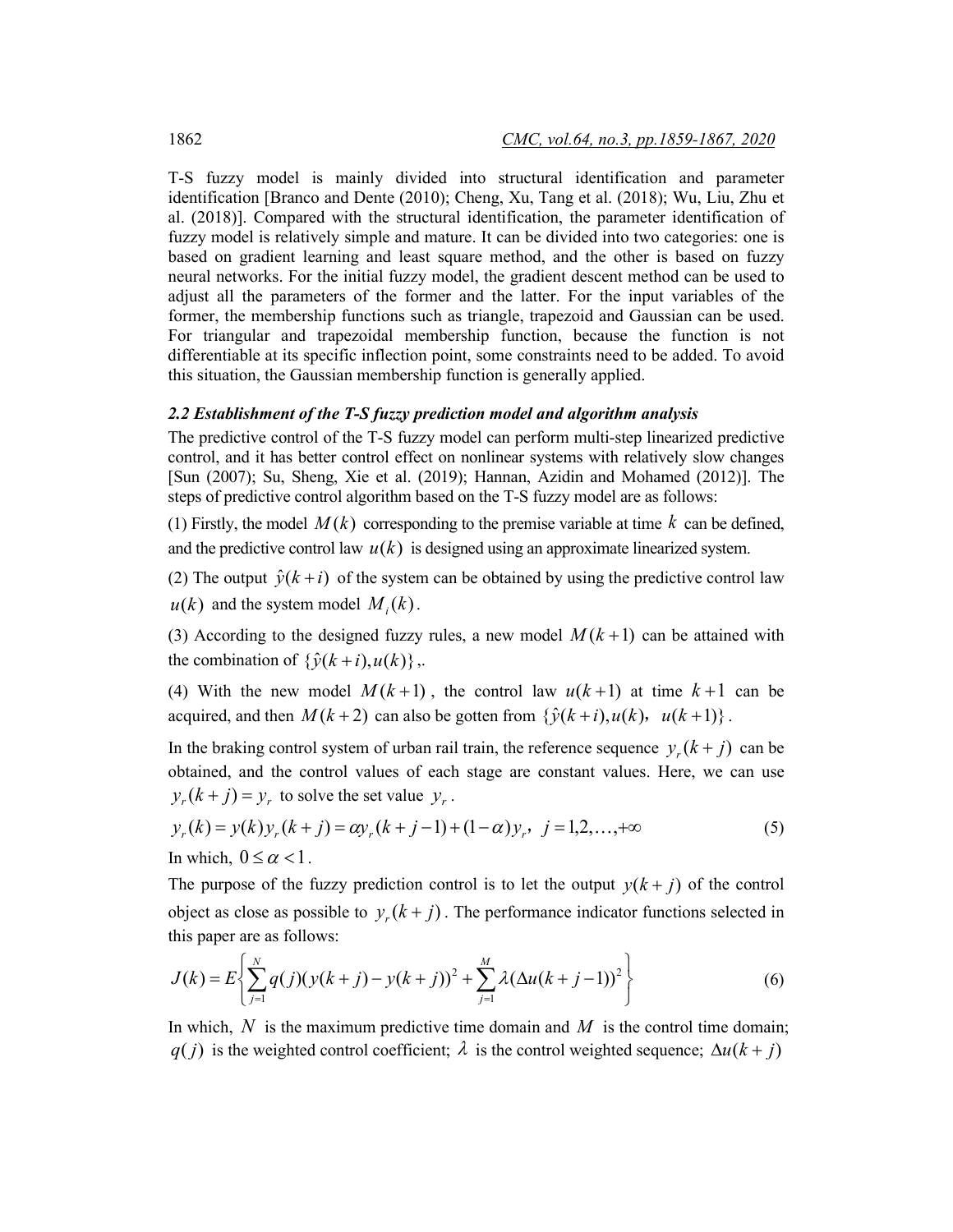is the amount of change in the step *j* of the system. When  $j = M, ..., N(M < N)$ ,  $\Delta u(k+j) = 0$ .

Assuming  $y_r^T = [y_r(k+1),..., y_r(k+N)]$ , the performance indicator function can be simplified to:

$$
J = E\left\{ (y - y_r)^T (y - y_r) + \lambda^T u u \right\}
$$
\n<sup>(7)</sup>

The control law that minimizes P can be obtained as follows:

$$
G^{T}[Gu + Fy(k) + H\Delta u(k-1) - y_r] + \lambda u = 0
$$
\n(8)

$$
u = (GG^{T} + \lambda I)^{-1} G^{T} [y_r - Fy(k) - H\Delta u(k-1)]
$$
\n(9)

Suppose that the first row of the P matrix is defined as:

$$
p^{T} = [p_1, p_2, ..., p_N] \text{ and } p(z^{-1}) = p_N + p_{N-1}z^{-1} + ... + p_1z^{-N+1}
$$
\n(10)

Next, the base T-S fuzzy prediction model can be expressed as:

$$
\Delta u(k) = p^{T} [y_r - F y(k) - H \Delta u(k-1)
$$
  
=  $p(z^{-1}) y_r (k+N) - \alpha(z^{-1}) y(k) - \beta(z^{-1}) \Delta u(k-1)$  (11)

$$
u(k) = u(k-1) + \Delta u(k) \tag{12}
$$

In this way, we can get the control law of the braking fuzzy prediction control model as:

$$
\alpha(z^{-1}) = \sum_{j=1}^{N} p_j F_j(z^{-1}) = \alpha_0 + \alpha_1 z^{-1} + \dots + \alpha_k z^{-k}
$$
\n(13)

$$
\beta(z^{-1}) = \sum_{j=1}^{N} p_j F_j(z^{-1}) = \beta_0 + \beta_1 z^{-1} + \dots + \beta_k z^{-k}
$$
\n(14)

#### **3 Algorithm simulation analysis based on the T-S fuzzy model**

Based on the above analysis, the train brake control system was simulated by data acquisition of electro-pneumatic braking trains and GPC algorithm based on T-S fuzzy model [Abonyi, Nagy and Szeifert (2014); Senouci and Boukabou (2009)], and the simulation curve of the braking system can be obtained as shown in Fig. 2.

It can be seen from Figs. 2 and 3 that after the braking system received the braking command, the fuzzy predictive control can stabilize in the shortest 400 ms, and the braking control pressure can basically be at 260 kPa, without fluctuation. The braking curve is closer to the target value, and the braking is more accurate. In emergency braking (550 ms), the fuzzy predictive control algorithm restores to a stable state before other algorithms. It can be found that the GPC algorithm based on the T-S fuzzy model had better control accuracy than fuzzy adaptive PID control. But in the process of rising, there existed the fluctuations before 100ms. After analysis Núñez et al. [Núñez, Sáez, Oblak et al. (2009); Aleksander, Jakob, Daniel et al. (2014)], the main reasons for the above issues are as follows: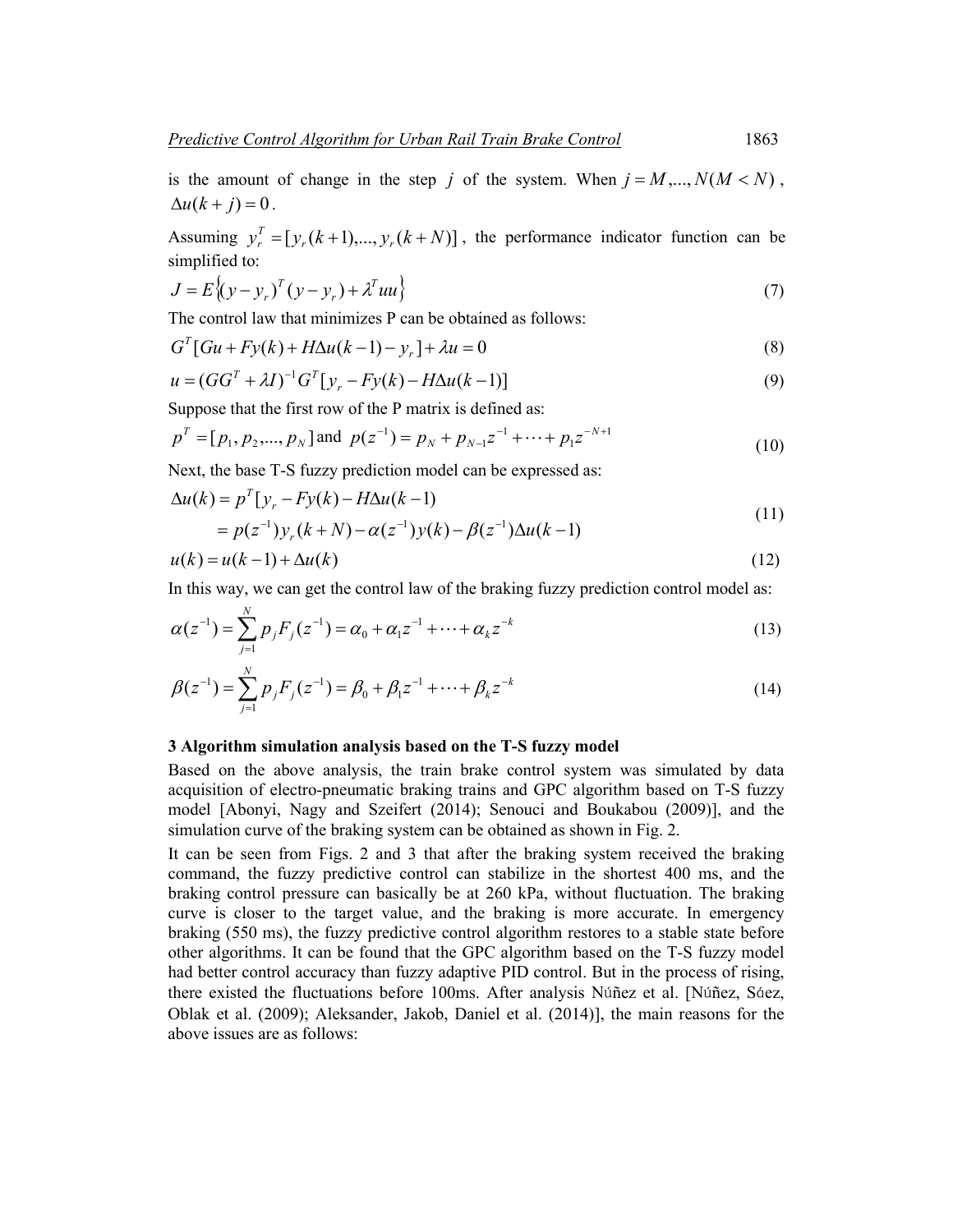(1) During train braking, the rolling optimization was performed. In different static experiments, there may be random disturbances, such as harsh natural environment, the total aerodynamic wind in the train body that is a variable in the actual train running process, the real-time fluctuation, and the increment of braking control may be affected by prediction error, etc.



**Figure 2:** Relationship between the braking pressure and time under the different algorithms (Normal braking)



**Figure 3:** Relationship between the braking pressure and time under the different algorithms (Emergency braking)

(2) The train brake control system itself has many characteristic errors. In the braking control, whenever the air pressure rises or falls to the vicinity of the target value, an inverse descent process will occur, which will cause the system to slow convergence and low accuracy. In the extreme case, it will even lead the system to fail to brake relief; The characteristics of the high-speed electro-pneumatic switch valve used to control braking will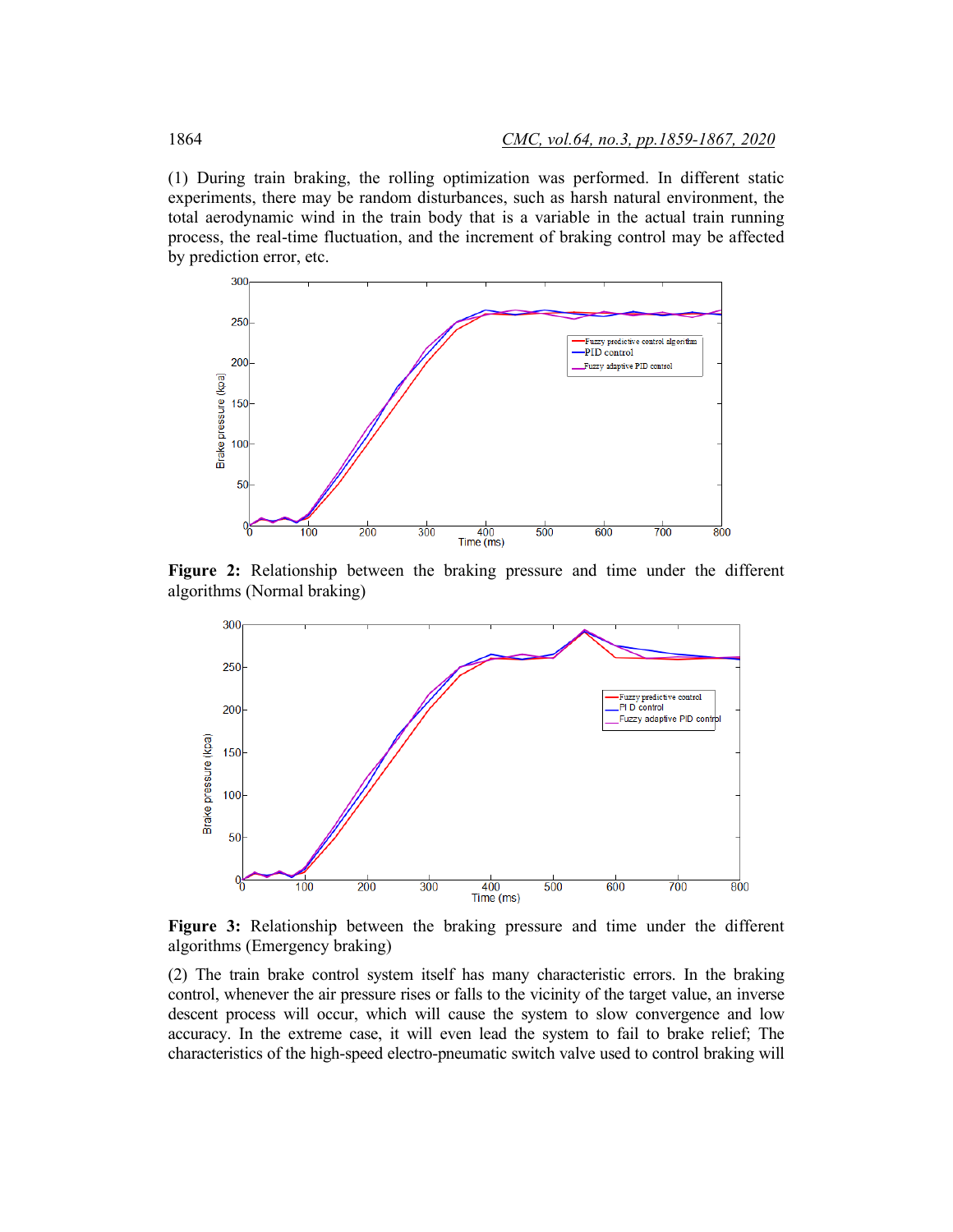also affect the control accuracy of the system; other random interferences and modeling errors cannot be effectively eliminated by conventional feedback correction methods.

# **4 Conclusion**

The braking system of urban rail trains is limited by the ground, the environment, the weather and people, with features of complexity, non-linearity, large hysteresis and uncertainty. Therefore, it is difficult to obtain an accurate mathematical model. In this study, the fuzzy predictive control algorithm proposed can fully exhibit its advantages. According to the emergency situation of train braking, classification and fuzzy processing can be implemented to adjust the braking force, implement the rolling optimization of braking force, and accurately predict the future trend of trains. According to simulation results, it was difficult to measure pressure feedback when emergency braking was required. Fuzzy predictive control can better avoid the real-time problem of pressure feedback and give the next trend of trains. Simulation results indicated that the algorithm performed well in the dynamic control, which can largely reduce the influence of nonlinear factors, with the enhancement of the response controllability of pressure control. Thus, the braking synchronization of urban rail train can be improved, the longitudinal force of trains can be lowered, and the safe operation of trains can be guaranteed.

The proposed algorithm used real-time information and model information to continuously optimize the objective function, and revised or compensated the prediction model according to the actual output of the object. Consequently, the algorithm is suitable for complex industrial processes and can be widely used in complex industrial process control. However, the original rolling optimization method and feedback correction method cannot effectively overcome the dynamic impact of uncertainties, hysteresis and time-varying factors of the controlled object, so as to achieve the desired control objectives, and make the system have good robustness and stability. Therefore, it is necessary to combine other intelligent control methods to further realize accurate, fast and stable control of the braking volume of the train brake system, in order to better realize the train safe operation with high-quality services.

**Funding Statement:** This work was supported by the Youth Backbone Teachers Training Program of Henan colleges and universities under Grant No. 2016ggjs-287 (W. X. K., http://jyt.henan.gov.cn/), and the Project of Science and Technology of Henan province under Grant Nos. 172102210124 and 202102210269 (W. X. K., http://www.hnkjt.gov.cn/), and the Key Scientific Research Projects in Colleges and Universities in Henan Grant No. 18B460003 (W. X. K., http://jyt.henan.gov.cn/). Note that Xiaokan Wang and Qiong Wang have equal contributions to this work.

**Conflicts of Interest:** The authors declare that they have no conflicts of interest to report regarding the present study.

## **References**

**Abonyi, J.; Nagy, L.; Szeifert, F.** (2014): Fuzzy model-based predictive control by instantaneous linearization. *Fuzzy Sets & Systems*, vol. 120, no. 1, pp. 109-122.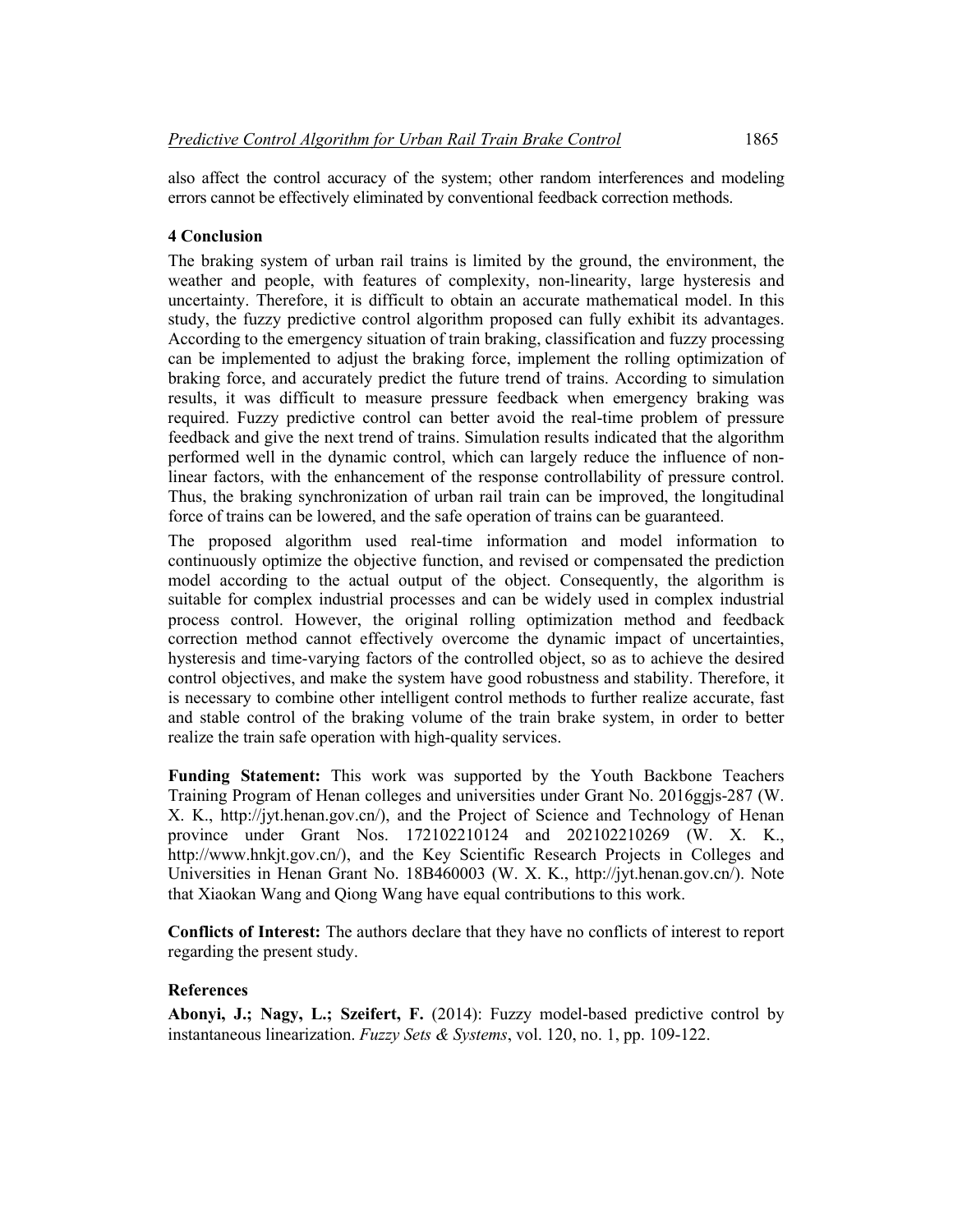**Aleksander, P.; Jakob, R.; Daniel, S.; Igor, S.; Martin, H. et al.** (2014): Energyefficient fuzzy model-based multivariable predictive control of a HVAC system. *Energy & Buildings*, vol. 82, no. 5, pp. 520-533.

**Branco, P. J. C.; Dente, J. A.** (2010): Design and experimental evaluation of a fuzzy logic pressure controller for the Airbus 310/320 braking control system*. Engineering Applications of Artificial Intelligence*, vol. 23, no. 6, pp. 989-999.

**Cao, X.; Ishikawa, T.** (2016): Optimum design of a regenerative braking system for electric vehicles based on fuzzy control strategy*. IEEJ Transactions on Electrical & Electronic Engineering*, vol. 11, no. S1, pp. S186-S187.

**Cao, Y.; Ma, L.; Zhang, Y.** (2018): Application of fuzzy predictive control technology in automatic train operation. *Cluster Computing*, vol. 3, no. 1, pp. 1-10.

**Chen, H.; Sun, C.** (2017): T-S fuzzy predictive control applied research on braking cylinder pressure control of metro vehicles. *Modern Manufacturing Technology and Equipment*, vol. 6, no. 1, pp. 1-3.

**Cheng, L.; Liu, W.; Hou, Z. G.; Huang, T.; Yu, J. et al.** (2017): An adaptive takagisugeno fuzzy model based predictive controller for piezoelectric actuators. *IEEE Transactions on Industrial Electronics*, vol. 64, no. 4, pp. 1-6.

**Dai, C.** (2017): Locomotive braking control method based on fuzzy predictive control. *Modern State-owned Enterprise Research*, vol. 10, no. 6, pp. 143-145.

**Dong, J. S.; Zhang, H. W.; Zhang, R. H.; Jin, X. H.; Chen, F.** (2018): Optimal learning slip ratio control for tractor-semitrailer braking in a turn based on fuzzy logic. *Intelligent Automation and Soft Computing*, vol. 24, no. 3, pp. 563-570.

**Hannan, M. A.; Azidin, F. A.; Mohamed, A.** (2012): Multi-sources model and control algorithm of an energy management system for light electric vehicles. *Energy Conversion & Management*, vol. 62, no. 5, pp. 123-130.

**He, K.; Xiao, Z.; Zhu, Y.; Mao, C.** (2017): Automatic driving of urban rail trains based on fuzzy predictive control. *Modern Computer (Professional Edition)*, vol. 4, no. 35, pp. 28-34.

**Liu, J. F.; Huang, Z. W.; Liu, W. R.; Yang, Y. Z.; Tong, H. T.** (2009): Locomotive braking control method based on T-S fuzzy modeling predictive control. *Journal of Central South University (Science and Technology)*, vol. 40, no. 5, pp. 1329-1335.

Liu, J.; Xu, J. (2018): Research on automatic train driving control algorithm based on fuzzy predictive control. *Control and Information Technology*, vol. 6, no. 1, pp. 7-11, 20.

**Núñez, A.; Sáez, D.; Oblak, S.; Krjanc, I.** (2009): Fuzzy-model-based hybrid predictive control. *Isa Transactions*, vol. 48, no. 1, pp. 24-31.

**Senouci, A.; Boukabou, A.** (2009): Predictive control and synchronization of chaotic and hyperchaotic systems based on a T-S fuzzy model. *Mathematics & Computers in Simulation*, vol. 105, no. 11, pp. 62-78.

**Shi, L.; Wang, J.** (2018): Application of fuzzy prediction-PID compound control in braking of high speed trains. *Computer Engineering and Application*, vol. 46, no. 31, pp. 228-231.